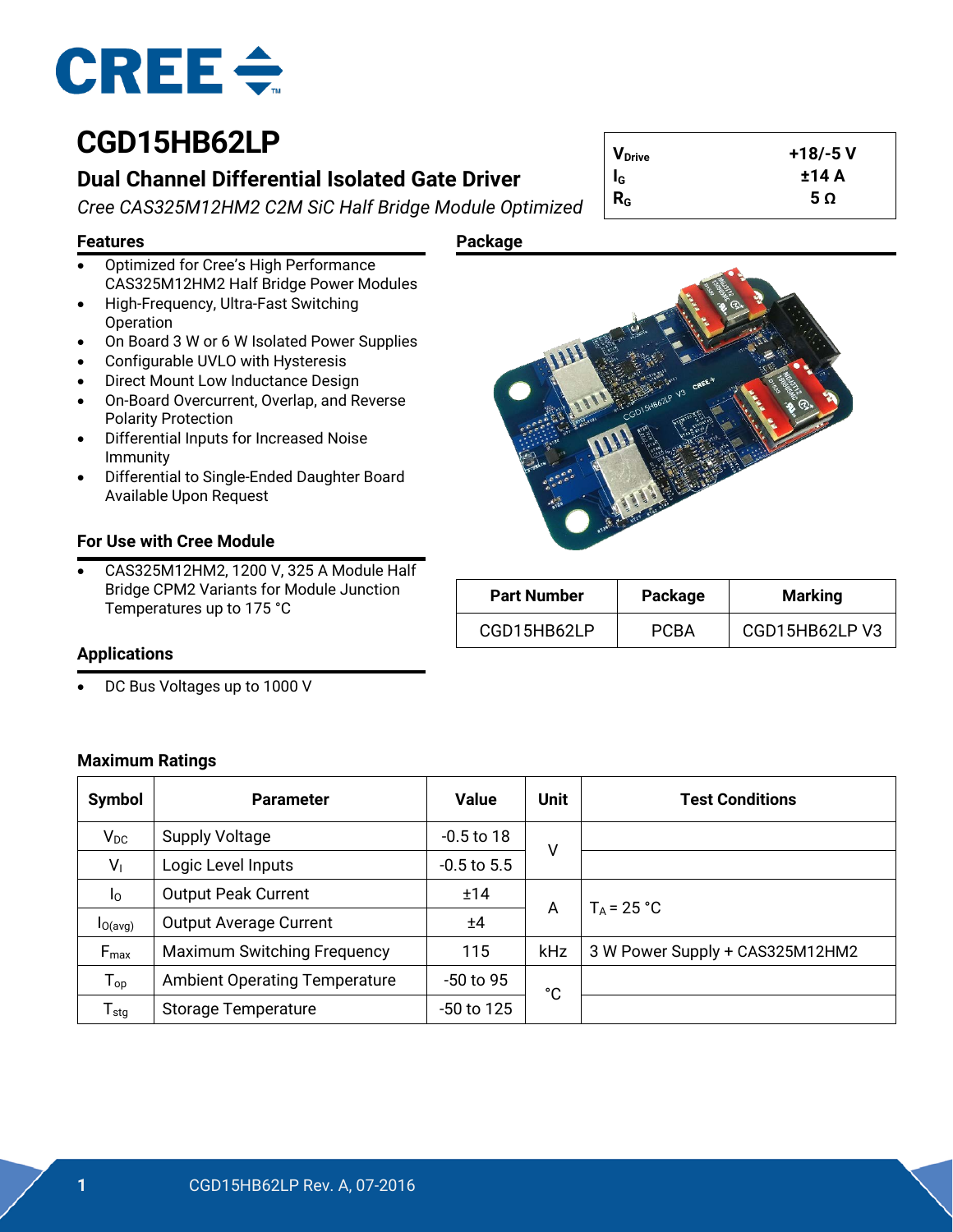

#### **Gate Driver Electrical Characterization**

| <b>Symbol</b>            | <b>Parameter</b>                                             | Min.           | Typ.   | Max.    | <b>Unit</b>                                                | <b>Test Conditions</b>       |  |
|--------------------------|--------------------------------------------------------------|----------------|--------|---------|------------------------------------------------------------|------------------------------|--|
| $V_{DC}$                 | <b>Supply Voltage</b>                                        | 9              | 12     | 18      |                                                            |                              |  |
|                          | Secondary UVLO Inactive Level                                | $+13.5$        | $+14$  | $+14.5$ |                                                            |                              |  |
| VUVLO                    | Secondary UVLO Active Level                                  | $+11.2$        | $+12$  | $+12.7$ |                                                            |                              |  |
|                          | Secondary UVLO Hysteresis                                    | $\overline{2}$ |        |         | $\vee$                                                     |                              |  |
| V <sub>IH</sub>          | High Level Logic Input Voltage                               | 3.5            |        | 5.5     | Single-Ended Inputs                                        |                              |  |
| $V_{IL}$                 | Low Level Logic Input Voltage                                | $\mathbf 0$    |        | 1.5     |                                                            |                              |  |
| $V_{IDCM}$               | Differential Input Common Mode<br>Range                      | $-7$           |        | $+12$   |                                                            | Differential Inputs          |  |
| <b>VIDTH</b>             | <b>Differential Input Threshold</b><br>Voltage               | $-200$         | $-125$ | $-50$   | mV<br>$V_{ID} = V_{Pos\text{-}Line} - V_{Neg\text{-}Line}$ |                              |  |
| <b>VODH</b>              | Differential Output High Level                               | 2.2            | 3.4    |         | $I_{OD} = -20$ mA                                          |                              |  |
| <b>VODL</b>              | Differential Output Low Level                                |                | 0.2    | 0.4     |                                                            | $I_{OD} = 20$ mA             |  |
| $V_{OD}$                 | Differential Output Magnitude                                | $\overline{2}$ | 3.1    |         |                                                            | $R_L = 100 \Omega$           |  |
| V <sub>GATE, HIGH</sub>  | High Level Output Voltage                                    |                | $+18$  |         | V                                                          |                              |  |
| V <sub>GATE,LOW</sub>    | Low Level Output Voltage                                     |                | $-5$   |         |                                                            |                              |  |
| <b>V</b> <sub>IOWM</sub> | <b>Working Isolation Voltage</b>                             |                | 1500   |         |                                                            | <b>V<sub>RMS</sub></b>       |  |
| C <sub>ISO</sub>         | <b>Isolation Capacitance</b>                                 |                | 17     |         | pF                                                         | Per Channel                  |  |
| <b>CMTI</b>              | <b>Common Mode Transient</b><br>Immunity                     | 100            |        |         | kV/µs                                                      |                              |  |
| R <sub>GIC-ON</sub>      | Output Resistance <sup>1</sup>                               |                | 0.4    | 1.5     | <b>Gate Drive IC</b>                                       |                              |  |
| R <sub>GIC-OFF</sub>     | Output Resistance <sup>1</sup>                               |                | 0.3    | 1.2     | $\Omega$                                                   |                              |  |
| R <sub>GEXT-ON</sub>     | External Output Resistance <sup>2</sup>                      |                | 4.99   |         |                                                            | <b>External SMD Resistor</b> |  |
| RGEXT-OFF                | External Output Resistance <sup>2</sup>                      |                | 4.99   |         |                                                            |                              |  |
| $DVF-OFF$                | Turn-off Diode Forward Voltage                               | 0.62           | 0.67   | 0.82    | V                                                          |                              |  |
| $t_{\text{ON}}$          | <b>Output Rise Time</b>                                      |                | 250    |         | $C_{\text{Load}} = 19 \text{ nF}$<br>From 10% to 90%       |                              |  |
| toff                     | <b>Output Fall Time</b>                                      |                | 140    |         |                                                            |                              |  |
| t <sub>PHL/PLH</sub>     | <b>Propagation Delay</b>                                     |                | 75     |         | ns                                                         |                              |  |
| t <sub>PD</sub>          | Over-current Propagation Delay to<br><b>FAULT Signal Low</b> |                | 40     |         | Does Not Include<br><b>Blanking</b>                        |                              |  |
| $R_{SS}$                 | Soft-Shutdown Resistance <sup>3</sup>                        |                | 30.1   |         | Ω                                                          |                              |  |
| t <sub>OFF-SS</sub>      | Output Fall Time Soft-Shutdown                               |                | 1.5    |         | Output pulled low<br>μs<br>through $R_{SS}$                |                              |  |

<span id="page-1-3"></span><span id="page-1-0"></span> <sup>1</sup> Output resistance of totem pole IC

<span id="page-1-1"></span> $2$  Additional output resistance is added with SMD resistors. A diode is provided to allow control of turn-off separately. The diode makes the effective turn-off resistance be the parallel combination of the R<sub>GEXT-ON</sub> and R<sub>GEXT-OFF</sub> while the turn-on effective resistance is R<sub>GEXT-ON</sub>. Standard value is 4.99 Ω for both turn-on and turn-off. See Figure 1 for configuration.

<span id="page-1-2"></span><sup>&</sup>lt;sup>3</sup> Soft-Shutdown Resistor will safely turn off the Gate in the event an over-current is detected by the Desaturation Protection circuit.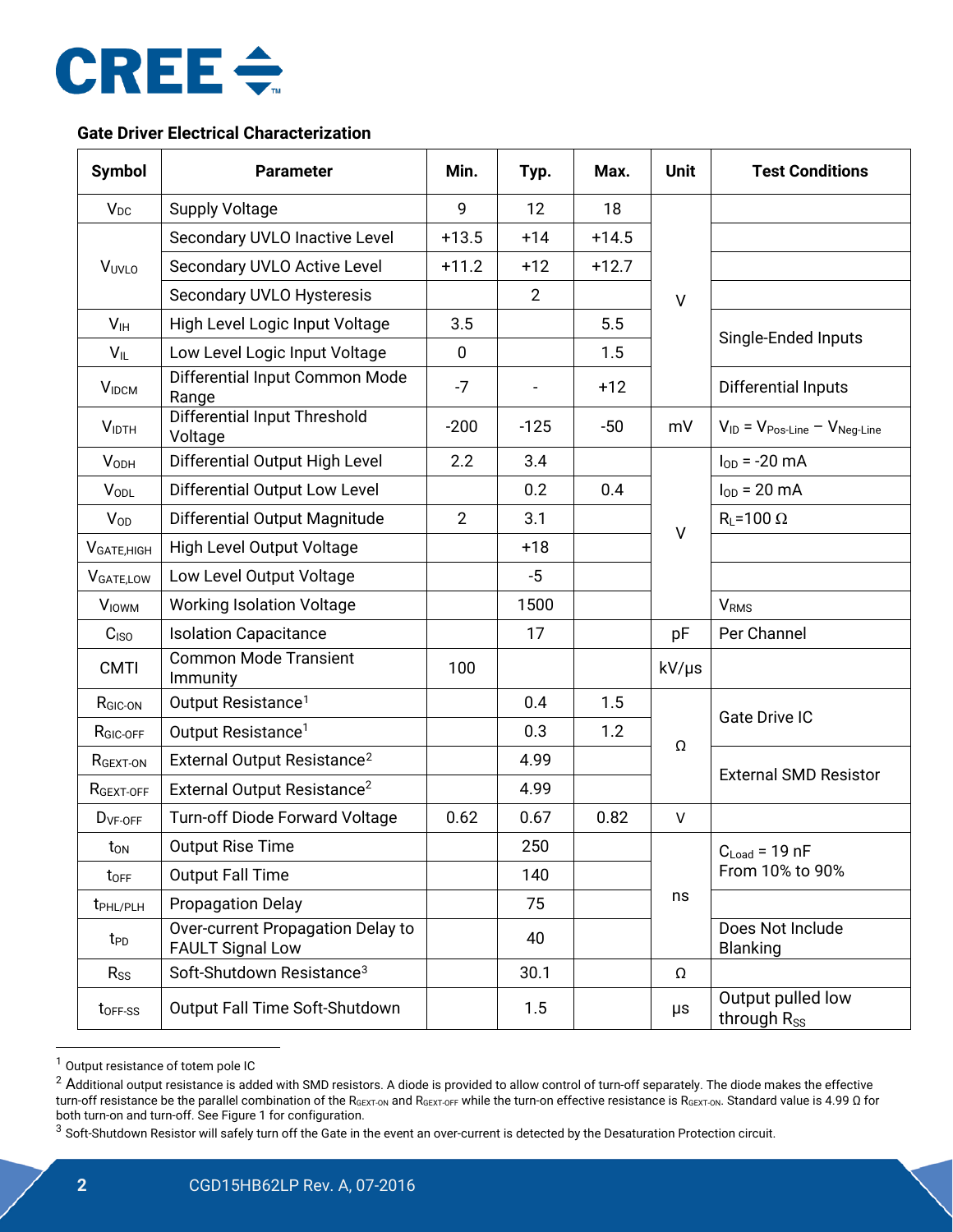

#### **Input Connector Information**

| Pin<br><b>Number</b> | <b>Name</b>                  | <b>Description</b>                                                                                                                                                                                       |
|----------------------|------------------------------|----------------------------------------------------------------------------------------------------------------------------------------------------------------------------------------------------------|
| 1                    | <b>VDC</b>                   | Power Supply Input Pin                                                                                                                                                                                   |
| $\overline{2}$       | Common                       | Common                                                                                                                                                                                                   |
| 3                    | $HS-P(*)$                    | Positive Line of 5 V Differential High Side PWM Signal Pair.<br>Terminated Into 250 $\Omega$ .                                                                                                           |
| 4                    | $HS-N$ $(*)$                 | Negative Line of 5 V Differential High Side PWM Signal Pair.<br>Terminated Into 250 $\Omega$ .                                                                                                           |
| 5                    | LS-P $(*)$                   | Positive Line of 5 V Differential Low Side PWM Signal Pair.<br>Terminated Into 250 $\Omega$ .                                                                                                            |
| 6                    | LS-N $(*)$                   | Negative Line of 5 V Differential Low Side PWM Signal Pair.<br>Terminated Into 250 Ω.                                                                                                                    |
| $\overline{7}$       | $\overline{FAULT}$ - P $(*)$ | Positive Line of 5 V Differential Fault Condition Signal Pair.<br>Drive Strength 20 mA.                                                                                                                  |
| 8                    | $\overline{FAULT}$ - N $(*)$ | Negative Line of 5 V Differential Fault Condition Signal Pair.<br>Drive Strength 20 mA.                                                                                                                  |
| 9                    | $RTD-P(*)$                   | Positive Line of 5 V Temperature Dependent Resistor Output Signal Pair.<br>Drive Strength 20 mA. Temperature Measurement is Encoded Via PWM.                                                             |
| 10                   | RTD-N $(*)$                  | Negative Line of 5 V Temperature Dependent Resistor Output Signal Pair. Drive<br>Strength 20mA. Temperature Measurement is Encoded Via PWM.                                                              |
| 11                   | PS-Dis                       | Pull Down to Disable Power Supply. Pull Up, or Leave Floating to Enable. Gate-<br>Source will be Connected with 10 $k\Omega$ when disabled.                                                              |
| 12                   | Common                       | Common                                                                                                                                                                                                   |
| 13                   | <b>PWM-EN</b>                | Pull Down to Disable PWM Input Logic. Pull Up/Leave floating to enable. Gate-<br>source will be held low through gate resistor if power supplies are enabled.                                            |
| 14                   | Common                       | Common                                                                                                                                                                                                   |
| 15                   | OC-EN                        | Over-current Protection Enable. Pull down to disable detection of over-current<br>fault. PWM and UVLO will continue to function. Pull up or leave floating to<br>enable detection of over-current fault. |
| 16                   | Common                       | Common                                                                                                                                                                                                   |

**(\*) Inputs 3 – 10 are differential pairs.**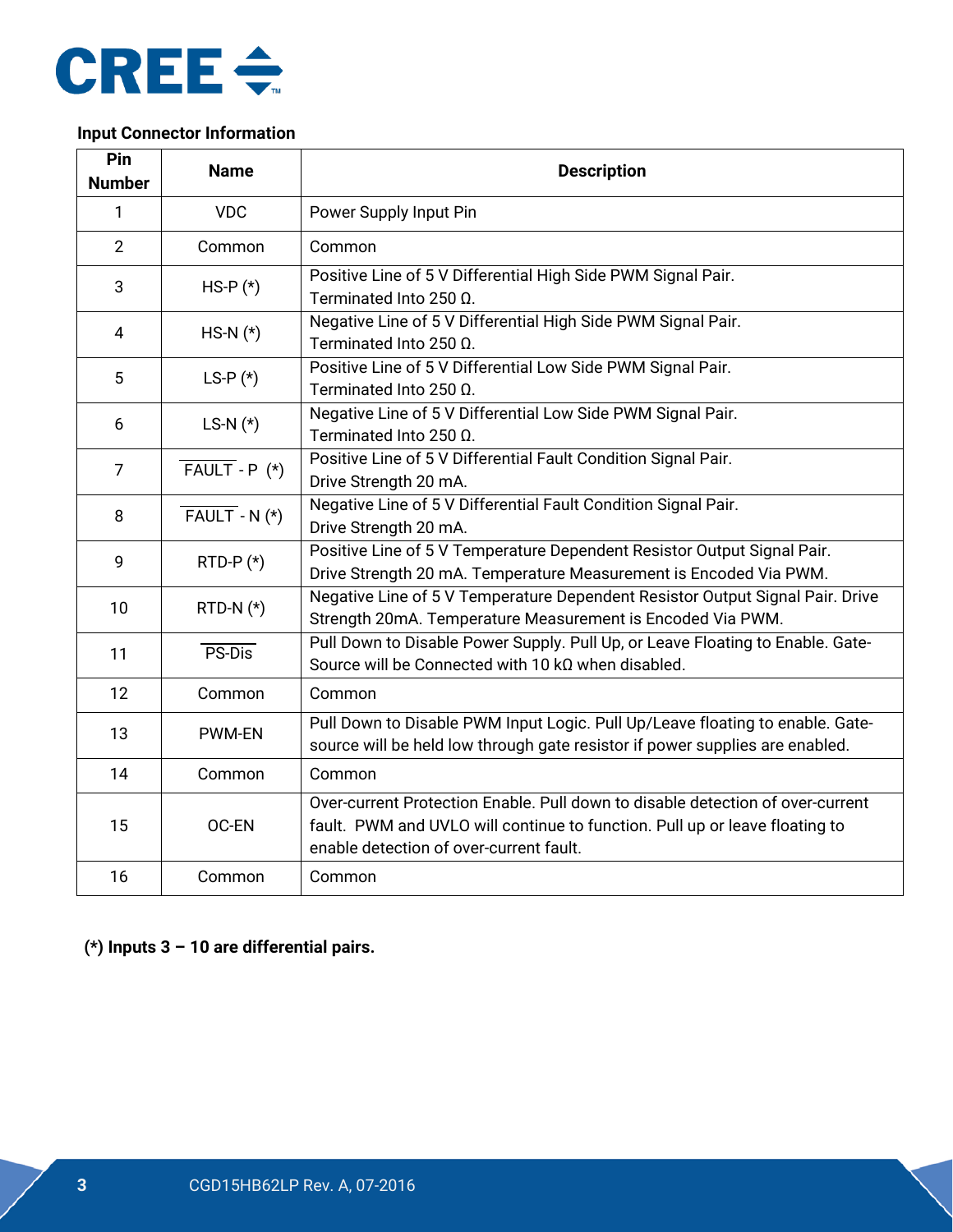

#### **Block Diagram**



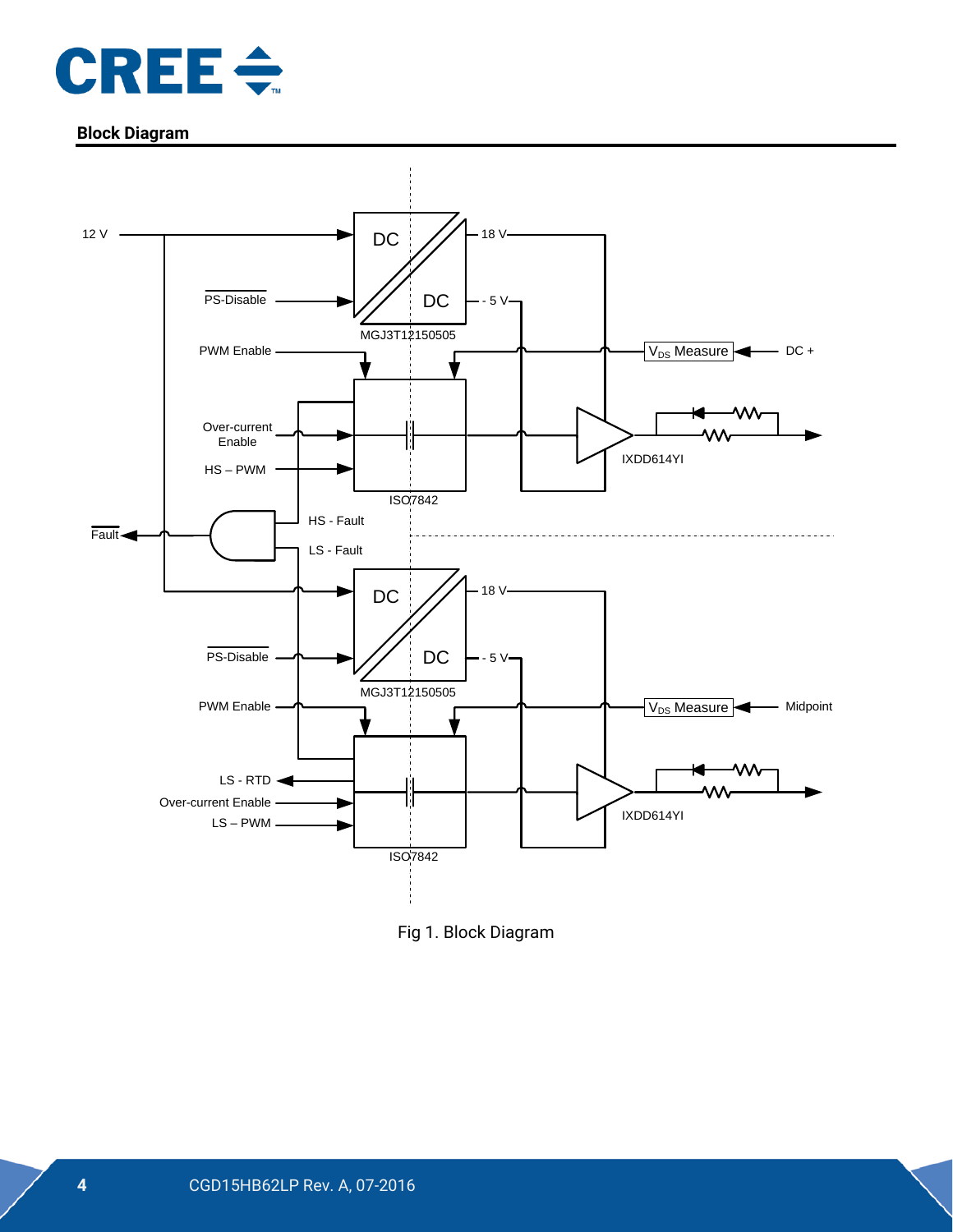

#### **Driver Interface**



#### Fig 2. Top View

| <b>Connector</b> | <b>Name</b>     | <b>Description</b>                                                                                                |
|------------------|-----------------|-------------------------------------------------------------------------------------------------------------------|
| JT <sub>2</sub>  | Signal Input    | Description in Input Connection Information                                                                       |
| JT1              | <b>HS-Drain</b> | High Side Over-current protection connector<br>Connect to DC+                                                     |
| JT3              | LS-Drain        | Low Side Over-current protection connector<br>Connect to the Midpoint or populate RT19 with a 0 $\Omega$ resistor |
| JB1              | HS-GS           | $Red - Gate$<br>Green - Source                                                                                    |
| JB2              | LS-GS           | $Red - Gate$<br>Green - Source<br>Blue - RTD                                                                      |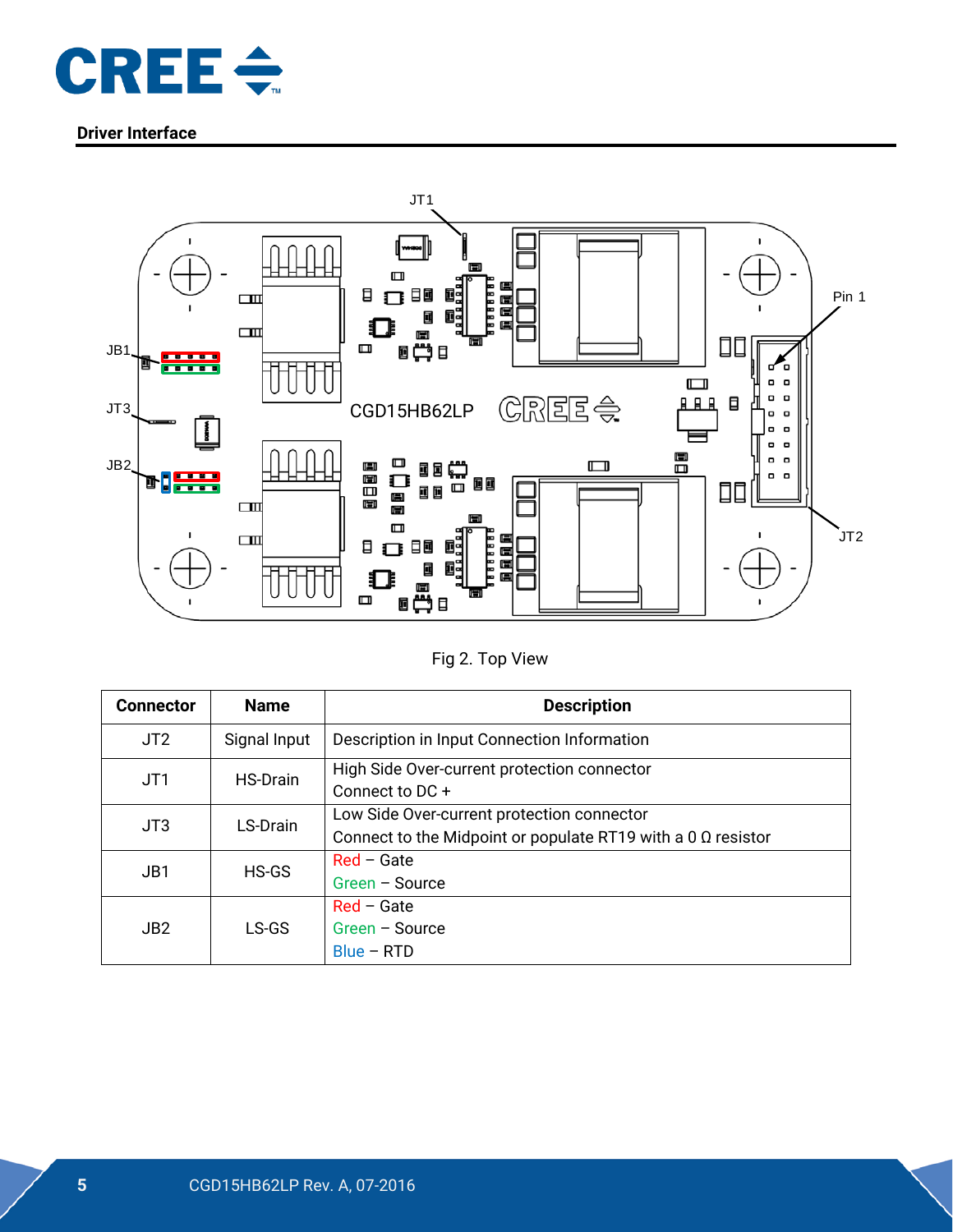

#### **Signal Description**

- <span id="page-5-0"></span>• PWM Signals: High side and low side PWM must be differential signals<sup>[4](#page-5-1)</sup>. The termination impedance of the differential receiver is 250 Ω. A reference single-ended to differential converter is available as an optimized companion product. Overlap protection is provided to prevent both the high side and low side gates from turning on simultaneously. The overlap protection should not be used as a dead time generator.
- **FAULT Signal**: The fault signal is a differential output<sup>4</sup> with a maximum drive strength of 20mA. A high signal (positive line > negative line) means there are no fault conditions for either gate driver channel. This signal will be low if a UVLO or over-current fault is detected on either channel. See below for further description for what the individual faults indicate.
- **UVLO Fault**: The UVLO circuit detects when the output rails of the isolated DC/DC converter falls below safe operating conditions for the gate driver. A UVLO fault indicates that the potential between the split output rails has fallen below the UVLO active level. The gate for the channel where the fault occurred will be pulled low through  $R<sub>G</sub>$  for the duration of the fault regardless of the PWM input signal. The fault will automatically clear once the potential has risen above the UVLO inactive level. There is hysteresis for this fault to ensure safe operating conditions, and the inactive and active regions can be configured through on-board resistors. The UVLO faults for both channels are combined along with the over-current fault in the FAULT output signal.
- **Over-Current Fault**: An over-current fault is an indication of an over-current event in the SiC power module. The over-current protection circuit measures the drain-source voltage, and the fault will indicate if this voltage has risen above a level corresponding to the safe current limit. A drain sense connection is provided by quick-connect spade connectors for both high side and low side. The low side drain connection can optionally be connected on-board to the high side source through jumper RT19. When a fault has occurred the corresponding gate driver channel will be disabled, and the gate will be pulled down through a soft-shutdown resistor,  $R_{ss}^3$  $R_{ss}^3$  The drain-source limit can be configured through on-board resistors. The over-current protection is enabled by default, but it can be disabled by pulling the OC-EN pin low. The gate driver will operate correctly with this protection disabled. The over-current fault is latched upon detection and must be cleared by the user with a low pulse of at least 2.5 ns on the OC-EN signal.
- **RTD Signal:** RTD output is a differential signal<sup>4</sup> that measures the resistance of the RTD integrated into XAS325M12HM2 modules. The signal is a 50 kHz PWM that encodes the resistance of the RTD. The minimum and maximum duty cycles are 5% and 95% respectively to guarantee a signal is always present. The approximate temperature of the module can be determined from this resistance<sup>[5](#page-5-2)</sup>. The module temperature can be calculated using the formula,  $T_{RTD} = 5.42 * (DutyCycle) - 244 °C$ .
- **PS-Dis Signal:** PS-DIS signal disables the output of the isolated DC/DC converters for the two channels. It is a single-ended input that must be pulled low to turn off the power supplies. This can be used for startup sequencing.

<span id="page-5-1"></span><sup>&</sup>lt;sup>4</sup> A single-ended to differential converter for both input and output is available as an optimized companion product.

<span id="page-5-2"></span><sup>5</sup> See *CAS325M12HM2 with Optional RTD Application Note* for further description of the RTD measurements.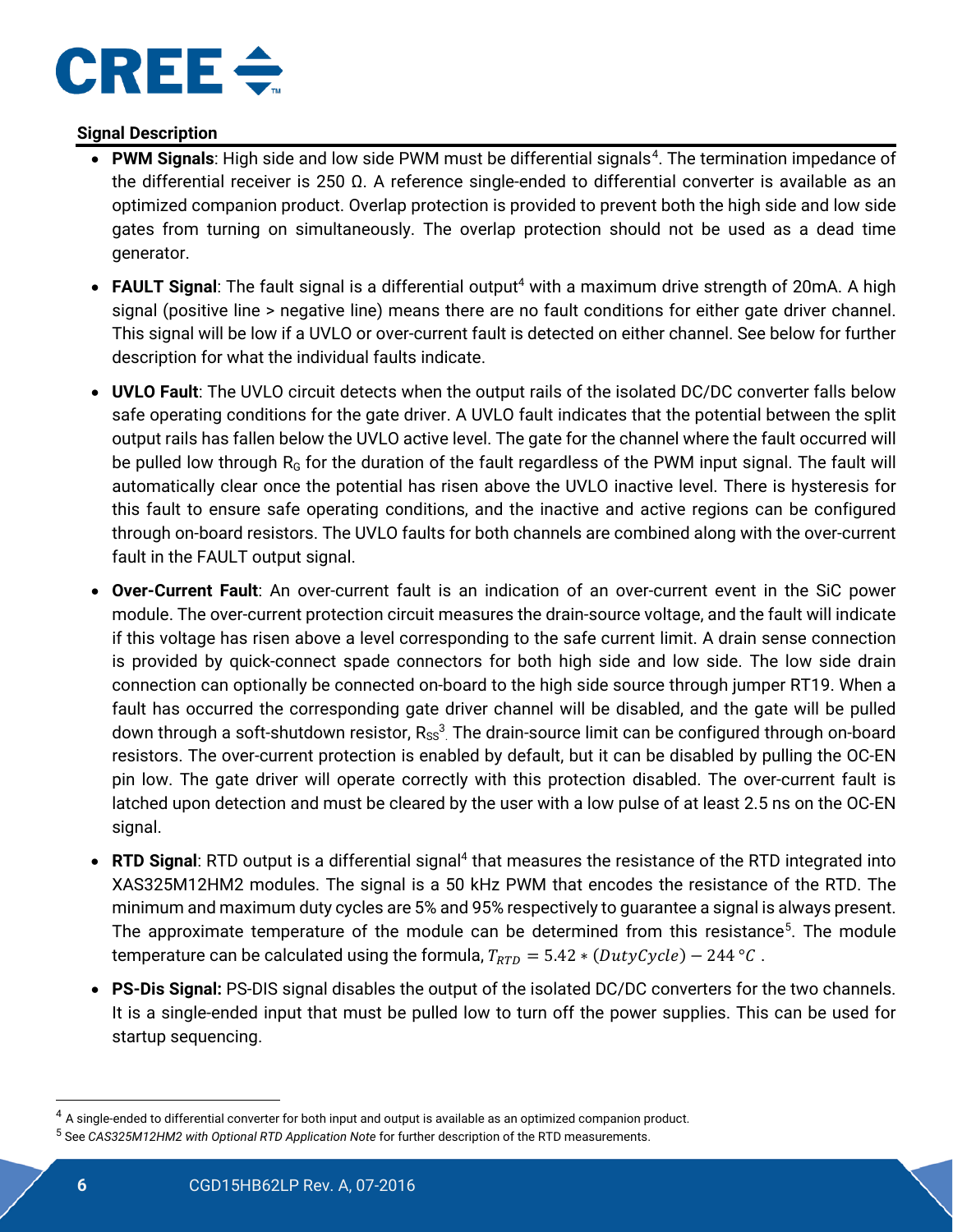# CREEé

- **PWM-EN Signal**: This is a single-ended input that enables the PWM inputs for both channels. When this signal is pulled down the differential receivers for both channels are disabled and the gates will both be pulled low through  $R_G$ . All protection circuitry and power supplies will continue to operate including FAULT and RTD outputs.
- **Over-Voltage and Reverse Polarity Protection:** Power input on pin 1 of connector JT2 features a Zener diode to protect the gate driver from damage by connecting a power source that exceeds the voltage rating of the gate driver. If over-voltage protection has occurred power should be removed to allow the PTC fuse to reset. There is also a diode in-line with the power input to protect against connecting a power source with positive and negative polarity reversed.

#### **Input Connector**

- SBH11-PBPC-D08-ST-BK
- Drain connector for Overcurrent Protection: TE Connectivity 735187-2

#### **Suggested Mating Parts**

- SFH210-PPPC-D08-ID-BK
- SFH11-PBPC-D08-ST-BK
- SFH11-PBPC-D08-RA-BK
- Drain connector for Overcurrent: TE Connectivity 2-520272-2

#### **Power Estimates**

The gate driver power required is calculated using the formula below. The gate charge is dependent on the datasheets of the module being driven. The gate driver voltage  $(V_{GD})$  is 23V for this gate driver. Once the required gate driver power is calculated the required input power can be calculated from the [MGJ3T12150505MC](http://power.murata.com/data/power/ncl/kdc_mgj3.pdf) and [MGJ6T12150505MC](http://power.murata.com/data/power/ncl/kdc_mgj6.pdf) efficiency curves on the power supplies datasheet. This calculation is for one channel of the gate driver.

$$
P_{sw} = Q_G * F_{SW} * \Delta V_{GD}
$$

- 
- $P_{sw}$ : gate driver power<br> $Q_G$ : total gate charge
- $Q_G$ : total gate charge<br> $F_{SW}$ : switching frequer  $F_{SW}$ : switching frequency<br> $\Delta V_{GD}$ : total gate drive volta
- total gate drive voltage ( $V_{GATE, HIGH}$   $V_{GATE,LOW}$ )